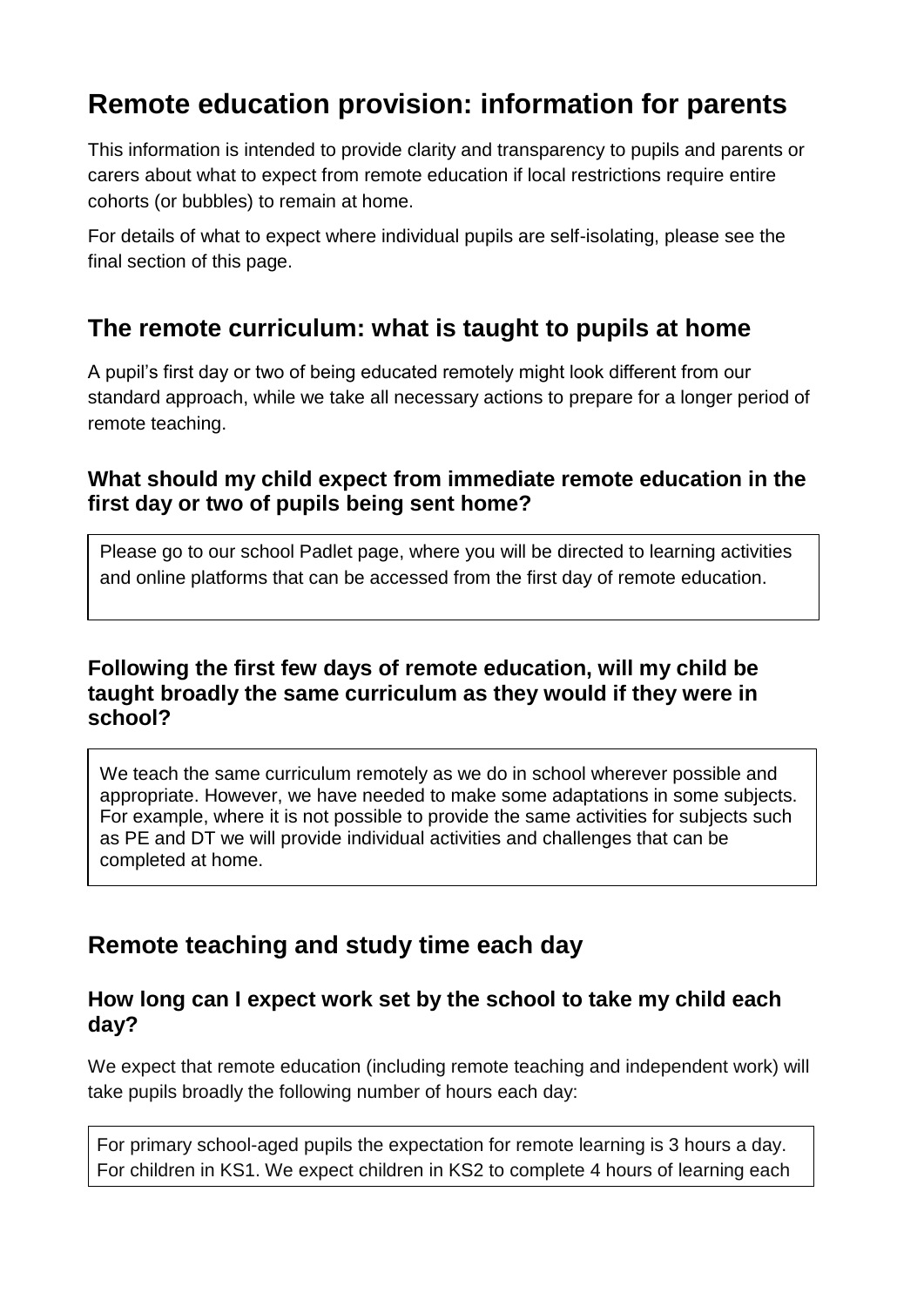day. This will include all elements of our remote offer. Children are not expected to spend the whole time on screens.

## **Accessing remote education**

## **How will my child access any online remote education you are providing?**

All learning is on the school Padlet page. You will also find links for all the online platforms children can access such as, Mathletics, EdShed, Purple Mash and TT Rockstars. These platforms have been carefully selected to support the learning planned by school.

#### **If my child does not have digital or online access at home, how will you support them to access remote education?**

We recognise that some pupils may not have suitable online access at home. We take the following approaches to support those pupils to access remote education:

If you do not have suitable online access at home please let us know immediately. We can arrange a loan of device or printed materials that can be collected and returned to school.

## **How will my child be taught remotely?**

We use a combination of the following approaches to teach pupils remotely these include:

- recorded teaching (e.g. White Rose Maths videos, Oak National Academy lessons, video/audio recordings made by teachers)
- live lessons- EYFS will have three sessions a day phonics, maths and story. Y1 will have daily live phonics alongside the DfE videos
- printed paper packs produced by teachers (e.g. workbooks, worksheets)
- textbooks and reading books pupils to use at home
- websites supporting the teaching of specific subjects or areas, including video clips or sequences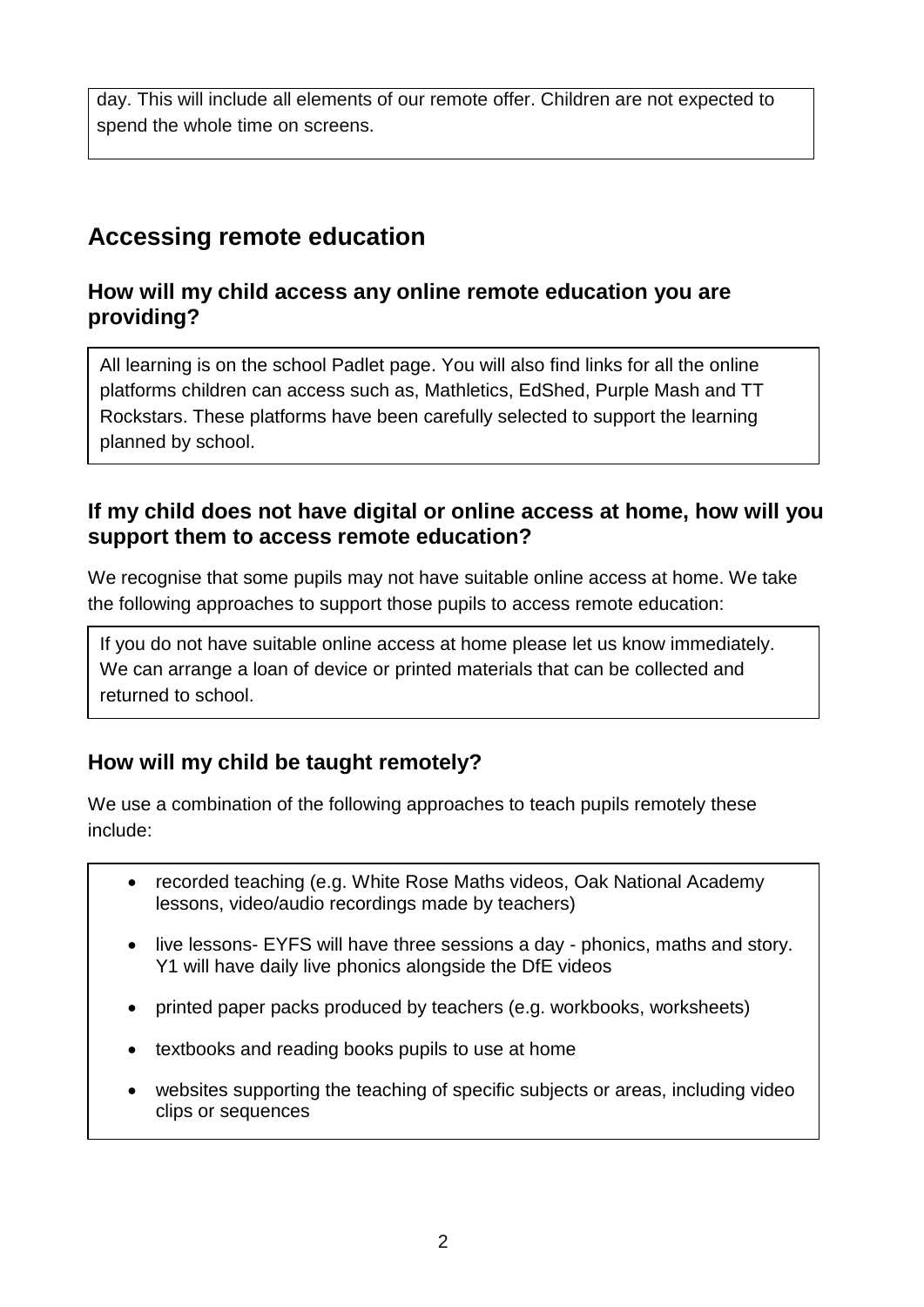## **Engagement and feedback**

## **What are your expectations for my child's engagement and the support that we as parents and carers should provide at home?**

Pupils are expected to complete the minimum number of hours of school work each day and submit learning for marking and feedback where appropriate using Padlet and the class email address. Parents can support learning by setting routines, including regular breaks, and by helping children to organise any materials needed to complete learning tasks.

## **How will you check whether my child is engaging with their work and how will I be informed if there are concerns?**

Since your child is expected to access daily learning, please let us know if your child is unwell and so unable to complete activities set for the day. Teachers will check in with parents once a week by telephone or email, but you will be contacted sooner if we are concerned about your child's engagement. Pupil engagement with online learning platforms will be monitored regularly by teachers so please ensure that your child remembers to access these as part of their learning.

## **How will you assess my child's work and progress?**

Feedback can take many forms and may not always mean extensive written comments for individual children. For example, whole-class feedback or quizzes marked automatically via digital platforms are also valid and effective methods, amongst many others. Our approach to feeding back on pupil work is as follows:

Please use the class email and Padlet to submit work completed by children. Teachers will provide general feedback through Padlet and specific feedback via emailed response and weekly telephone call.

## **Additional support for pupils with particular needs**

### **How will you work with me to help my child who needs additional support from adults at home to access remote education?**

We recognise that some pupils, for example some pupils with special educational needs and disabilities (SEND), may not be able to access remote education without support from adults at home. We acknowledge the difficulties this may place on families, and we will work closely with parents and carers to support pupils to access learning tailored to their needs.